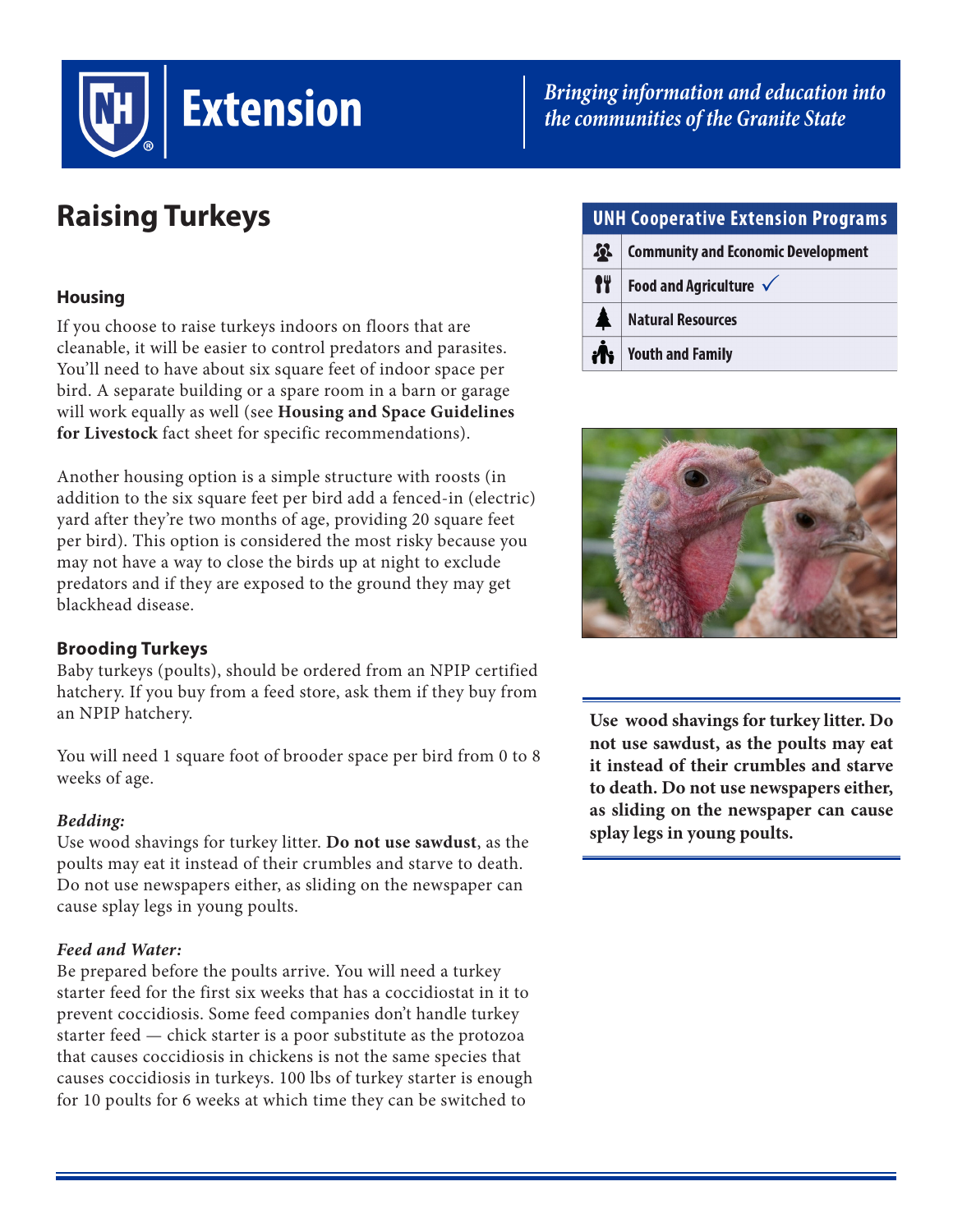a grower ration. Use cleanable waterers and feeders. Use feeders and water methods that keep poults from standing on top and defecating in them. They should be cleaned daily. **Note:** *organic certification prohibits the use of medicated feeds. Vaccinations are permitted. You can have the hatchery vaccinate the poults for an additional charge. HOWEVER, if you do this and then feed medicated feed, the effects from both the vaccination and the feed in combination will be cancelled out and the birds will not be protected from the protozoa.* 

#### *Feeding and Watering birds upon arrival:*

Just before birds hatch, they absorb the yolk in their egg and that yolk serves as the energy the bird needs for about 24 hours after hatching. Nature designed this process to ensure the birds could endure waiting for the rest of their siblings to emerge from their eggs before going out with their mother to learn to forage for food and water. We pick up birds when they are about a day old. Shipping can delay them getting to us. As a result, the birds will be hungry and will fill up on feed before water. That can result in pastings. So, to ensure they get the water they need to keep pastings from happening, only put water in the brooder to begin with. Then, spend some time with the birds for the first 5 hours or so, to be sure they find the water. It sometimes helps to dip their beaks in the water, or put colored glass marbles in the water trough so the birds will peck the marbles and learn to drink. Once the baby birds do start drinking, they can be given the starter ration, BUT never wait longer than 12 hours to introduce the starter.

#### *Heat:*

Turkey poults are going to need a temperature of 100° F. in a draft free brooder. A 250 watt infrared bulb works best for this as the red light warms without stopping the poults from sleeping. White light does interfere with sleep, and it is a fire hazard. It's important not to guess at the temperature. Place a thermometer down on the brooder floor for the first two weeks to ensure temperatures are correct at bird level. You can drop the temperature five degrees each week. The poults may need heat for up to six weeks of age. As the weeks progress, use common sense — if the weather is hot during the day, shut off the heat. If it cools down to the 30s and 40s at night, the birds will need extra heat. Always leave room for the poults to move away from the heat if it gets too hot. Once you have stopped using heat for your turkeys (when they have a nearly full set of feathers), you do not need any more artificial light. The normal daylight of summer and fall is enough for good growth.

Don't leave open water pails or boxes on the floor. Poults are very curious and have been known to jump into such a container - one on top of another, drowning or suffocating. There should be nothing in the room with the poults besides the feed, water and heat.

**Just before birds hatch, they absorb the yolk in their egg and that yolk serves as the energy the bird needs for about 24 hours after hatching.**